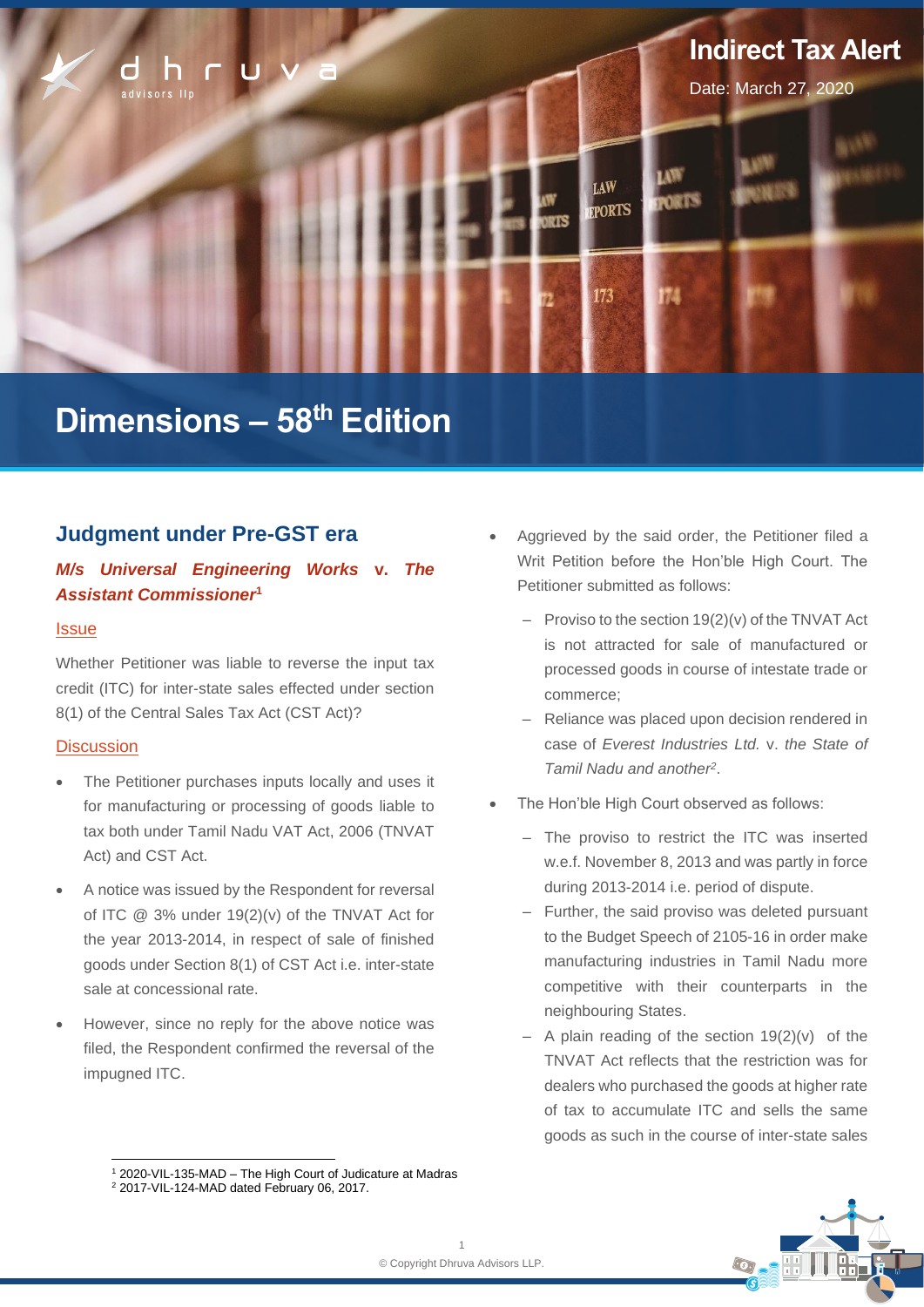at lower rate of tax. The Court also concurred with the reliance placed by the Petitioner upon the decision rendered in case of *Everest Industries Ltd. (supra)*

‒ Restriction on ITC inserted vide proviso to section 19(2)(v) of the TNVAT Act shall not be applicable as it never intended to include manufacturer dealers within its ambit.

### **Judgment**

The Hon'ble High Court quashed the impugned order and referred the matter back to the Respondent to pass a fresh order.

## **Dhruva Comments**

Similar restrictions on ITC had been in existence in several States during the pre-GST regime wherein retention ratios were computed for inter-state branch transfers. The instant decision rightly differentiates between a trader and a manufacturing dealer allowing full ITC to the manufacturing dealer who pays tax on the value addition on the inputs procured.

# **Ruling under GST era**

## *M/s Tarun Realtors Pvt Ltd – Karnataka Appellate Authority<sup>3</sup>*

#### **Issue**

Whether input tax credit (ITC) can be claimed on various goods and services which are installed or used in a shopping mall, the units of which would be leased / rented out?

#### **Discussion**

- The Appellant is developing a shopping mall, the units of which would be leased / rented out.
- The Appellant procured various goods and services for installation of Chillers, Air Handling Unit (AHU), Lift, Escalator, Travellator, Water and Sewage Treatment Plant, High-speed Diesel yard (HSD) Mechanical Car Park and Indoor / Outdoor Surveillance System (CCTV), DG sets,

Transformers, Electrical wiring and fixture, Public Health Engineering (PHE), Fire-fighting and watermanagement pump system, on which GST had been paid by the Appellant.

- The Appellant had approached the Authority for Advance Ruling to contend that the ITC on such goods / services were eligible to them. However, the Authority vide its order<sup>4</sup>, had rejected the claim by treating them as blocked credits under section 17(5) of CGST Act, 2017.
- The Appellant appealed against the said order before the Appellate Authority and contended as follows:
	- Section 17(5)(d) of CGST Act, 2017 allows the credit on 'plant *or* machinery', whereas the explanation to section 17(5) defines the term 'plant *and* machinery'. Accordingly, the various goods classify as 'plant' or 'machinery'. In this respect, reliance was placed upon the dictionary meanings of the word 'plant' and 'machinery';
	- Reliance was also placed upon various judicial rulings of the pre-GST regime including *CCEx. Vishakapatnam* v. *Sai Samhita Storages Pvt Ltd*<sup>5</sup> ;
	- Reliance was also placed on the judgment pronounced by Hon'ble Orissa High Court in case of *Safari Retreats Pvt Ltd & others* v. *Chief Commissioner of CGST & others*<sup>6</sup> *,* wherein the ITC was allowed on goods and services used in the construction of building which was let out;
	- ‒ The installations are recorded in the books of account under separate heads as per Indian Accounting Standards and are distinct from land and building.
- The Appellate Authority observed as follows:
	- ‒ There is no hard and fast rule to determine meaning of the word 'or' and its meaning is extracted in terms of context for which it is used. Thus, the word 'or' in section 17(5)(d) of the CGST Act, 2017 can be used as 'and', since it

<sup>4</sup> Order No KAR/ ADRG 103/ 2019 dated September 30, 2019 [2019-VIL-383-AAR]



<sup>3</sup> Order no. KAR/AAAR-14//2019-20 dated February 06, 2020 [2020-VIL-17-AAAR]

<sup>5</sup> 2011 (2) TMI 400

<sup>6</sup> W.P.(C) No. 20463 of 2018.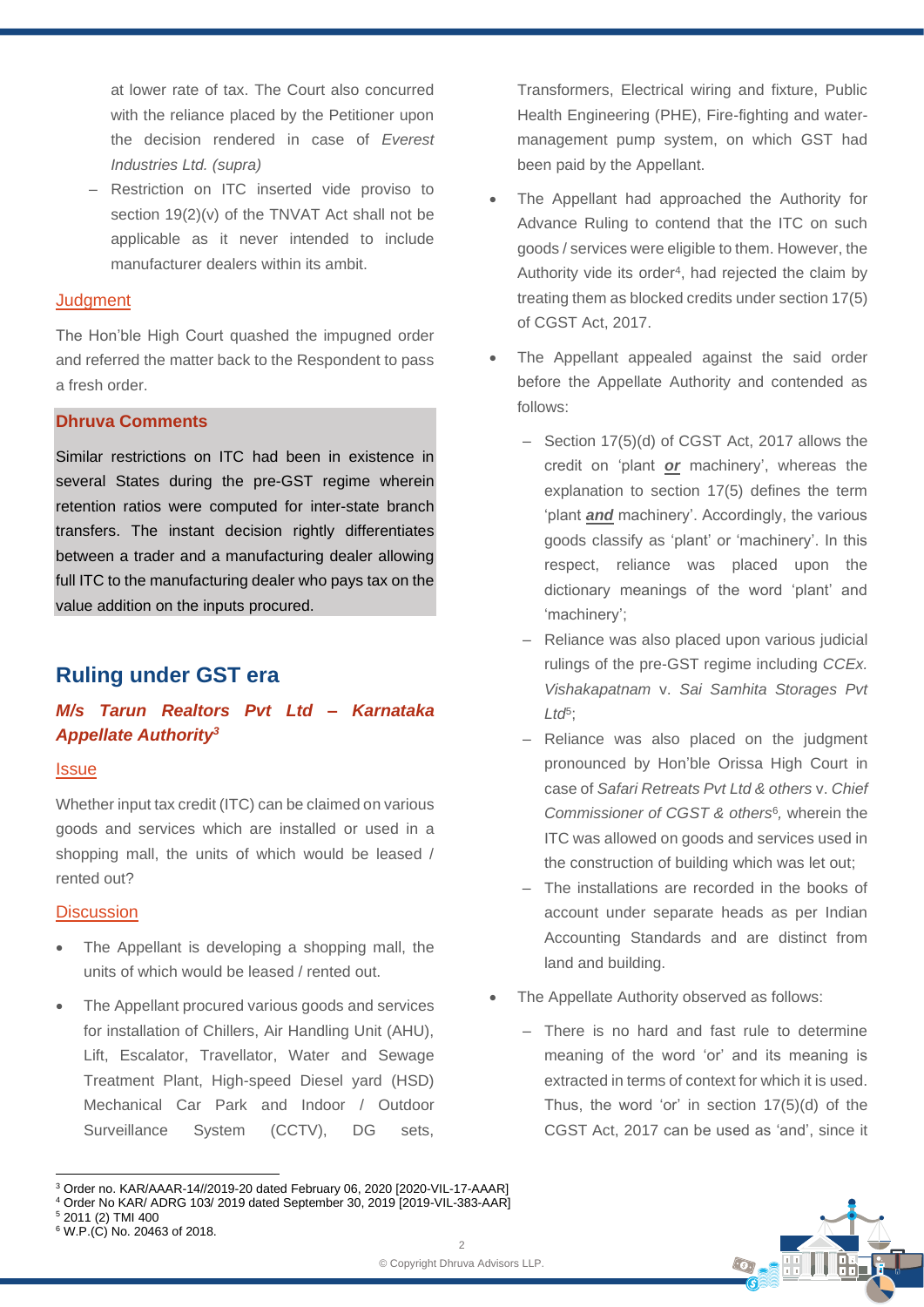gives effect to the intention of legislature to allow ITC on plant or / and machinery;

- ‒ In respect of goods viz. Chiller, AHU, CCTV, electrical wiring and fixtures, PHE, Fire-fighting and water management pump system, the Appellant has not submitted any information as to how they are embedded to earth, since to qualify as plant and machinery they have to be fixed to earth by foundation or structural support. Accordingly, they are not plant and machinery but procured for construction of property;
- In respect of lifts, travellators and escalators, the installation is being done by a vendor and not by the Appellant. Such vendor would not be hit by restriction under section 17(5)(d) of the CGST Act, 2017 as it qualifies as a plant and machinery for the vendor and not the Appellant;
- Similarly, in the case for supply and installation of car parking system, fabrication, supply and installation of the HSD yard, the ITC shall not be admissible as the construction is not done by Appellant;
- The water and sewage treatment plant form part of civil structures which are specifically excluded from the definition of plant and machinery. Similarly, DG sets and transformers are procured as independent items but after installation becomes part of the civil structure of the immovable property. Hence no credit pertaining to said inward supply can be availed;
- ‒ The judgment of *Safari Retreats* (*supra*) has been appealed before the Hon'ble Supreme Court and has not attained finality and the same does not have persuasive value.

#### Ruling

The Appellant is not eligible to claim the ITC.

## **Dhruva Comments**

The eligibility of ITC on goods and services used for construction services has been a subject matter of dispute since the pre-GST regime. The exception

<sup>10</sup> Circular no. 131/1/2020-GST dated January 23, 2020

granted under the GST regime with respect to the eligibility of such ITC on '*plant or / and machinery'* has now started another round of litigations as to what qualifies as '*plant or / and machinery*'.

The restriction under section 17(5)(d) of the CGST Act, 2017 is for construction of an immovable property. The Appellate Authority has erred to consider whether the present goods, in specific CCTV, fire-fighting system, DG sets and transformers Can be said to be used for construction purposes.

In a similar ruling in the case of *M/s Konkan LNG Pvt Ltd<sup>7</sup>* , before the Maharashtra Appellate Authority, there was a dispute as to whether the construction of break water wall could be regarded as plant and machinery. The claim was rejected by treating it as a civil structure.

Interestingly, in the case of *Vikram Traders<sup>8</sup>* , the appellant being engaged in the business of renting of immovable property had sought advance ruling on eligibility of claim input tax credit on inward supplies for construction, repair and maintenance, alterations etc. The Authority had rejected the application on the ground that the judgment of *Safari Retreats* (*supra*) was pending before the Hon'ble Supreme Court and thus the issue remains sub judice.

## **Circulars under GST**

## *Standard Operating Procedure (SOP) for verification of exporters selected for refund of IGST* **<sup>9</sup>**

- CBIC vide a circular<sup>10</sup> had clarified the SOP to be followed in respect of the exporter of goods who are selected for verification, to determine the eligibility of the refund claims filed by them. These exporters are required to submit the details in the specified format and the verification should be completed within the prescribed timelines (i.e. 14 days plus additional 7 days)
- The Maharashtra Government has now issued a circular to state that if the refund claim remains pending for more than one month from submission



<sup>7</sup> MAH/AAAR/SS-RJ/14/2019-20 dated November 6, 2019 [2020-VIL-16-AAAR]

<sup>8</sup> Order no. KAR/ADRG 08/2020 dated March 10, 2020 [2020-VIL-71-AAR]

<sup>9</sup> Circular no 05T of 2020 dated March 19, 2020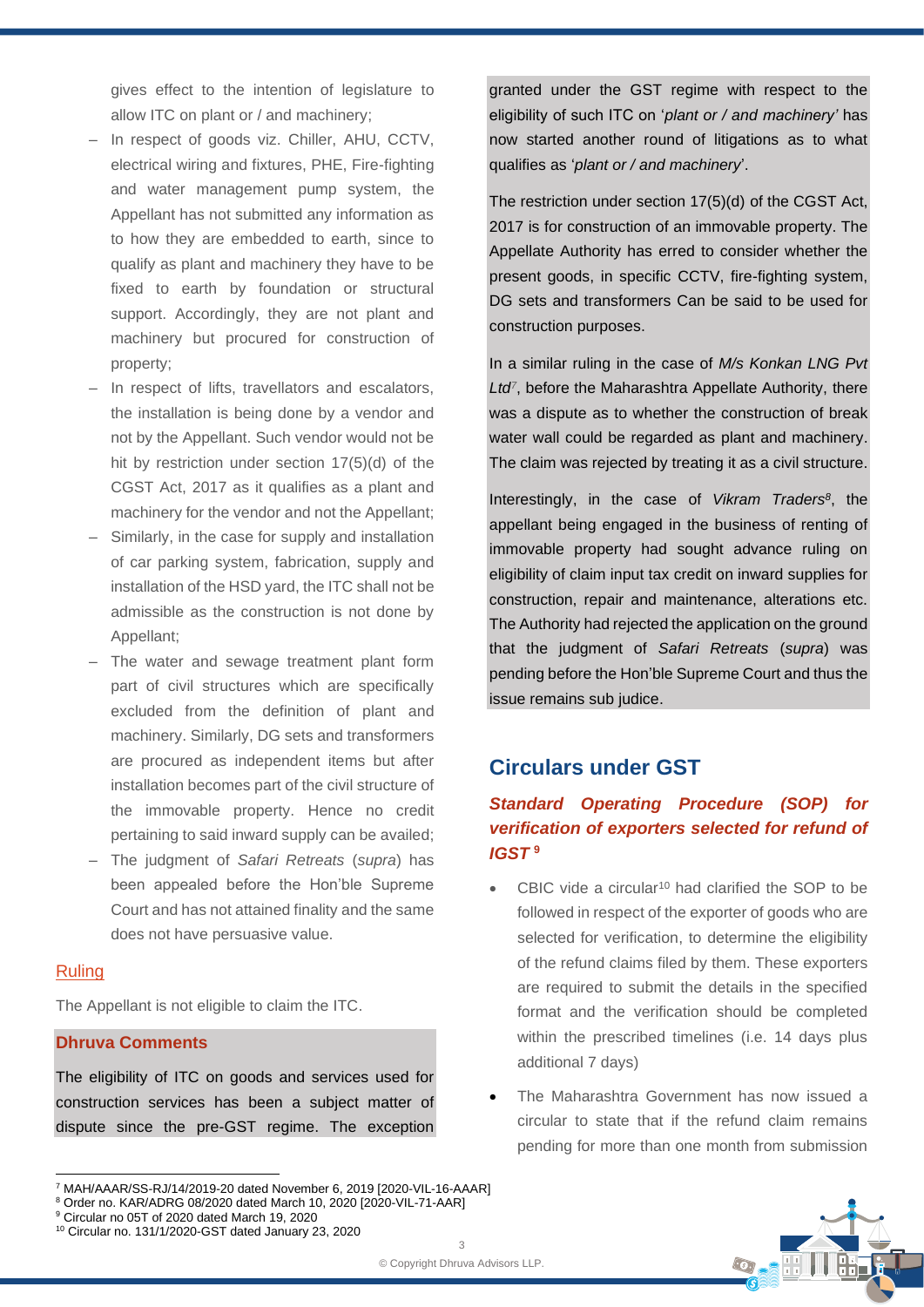of the data, then the exporter can write a grievance to Additional Commissioner of State Tax-VAT 2, Mumbai by sending an email on [adlgst2mazgaon@gmail.com](mailto:adlgst2mazgaon@gmail.com) and provide all the relevant data like GSTIN, IEC, Shipping Bill No., Port of Export and Jurisdictional Officer where the details in prescribed format had been submitted etc. Thereafter, the grievances would be examined by the Additional Commissioner of State Tax for resolution.